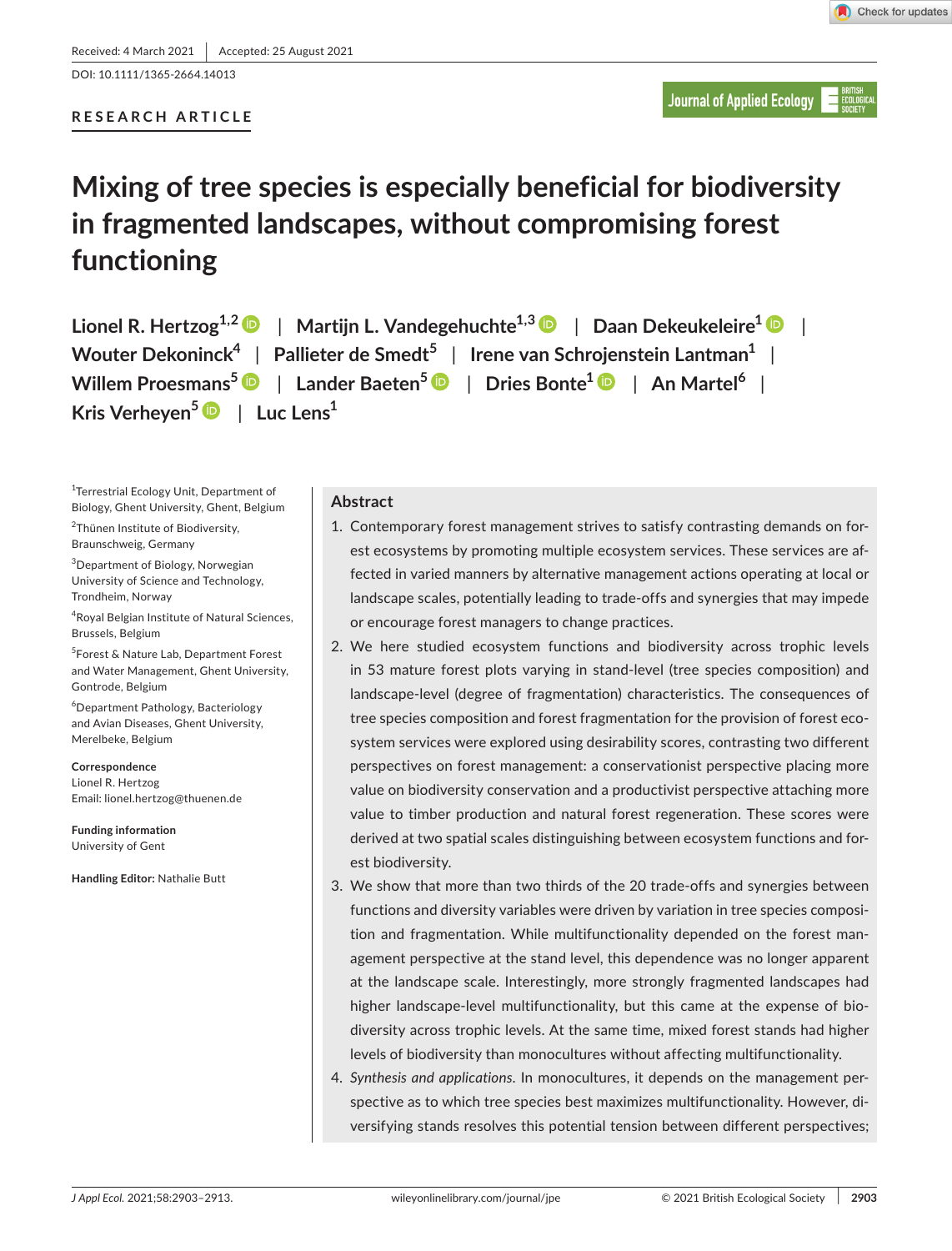in mixtures the level of multifunctionality no longer depended on the management perspective and similar levels were reached compared to the monocultures. Tree species mixtures also maximized biodiversity across trophic levels. Diversifying forest stands thus represents a promising management strategy that resolves potential trade-offs between functioning and biodiversity.

#### **KEYWORDS**

biodiversity, ecosystem functioning, *Fagus sylvatica*, forest fragmentation, *Quercus robur*, *Quercus rubra*

## **1** | **INTRODUCTION**

Forest management has shifted from a traditional focus on optimizing economic return from timber sales towards accommodating biodiversity and multiple ecosystem functions for the provisioning of various ecosystem services (Coll et al., 2018). One strategy to achieve this objective involves forest management that promotes tree species mixtures of a particular composition. A recent study on different European forest types showed that tree species compositions associated with higher timber productivity also tend to show higher levels of other ecosystem functions, yet these most beneficial tree species compositions are currently not very common in real-world forest landscapes (Baeten et al., 2019). Choosing the most beneficial species or species mixtures for ecosystem functioning and biodiversity is complicated by the fact that there is no evidence of a super-species or super-species mixture providing high levels of functioning or diversity across multiple functions or taxa (van der Plas et al., 2016). Instead, trade-offs among or between functions and taxa seem to be more common than synergies (Gamfeldt et al., 2013), mainly driven by varying responses of individual functions and taxa to management practices (Felipe-Lucia et al., 2018; Leidinger et al., 2019; Penone et al., 2019).

Environmental drivers acting at larger spatial scales, that is, beyond the stand scale, may also affect forest functioning and biodiversity. Hertzog et al. (2019) showed that habitat fragmentation mediated tree species diversity effects on forest functioning, likely through edge and connectivity effects. Edge effects arise when abiotic conditions close to boundaries between different habitats differ from those within their cores (Schmidt et al., 2017). Edge effects may cause negative, neutral or positive responses across multiple taxa (Pfeifer et al., 2017) as well as of the storage capacity of carbon and nitrogen in the topsoil (Remy et al., 2016). Connectivity effects refer to the spatial arrangement of forest fragments within a landscape, with varying levels of isolation altering extinction– recolonization balances, and hence, biodiversity and functioning (Holyoak et al., 2005). These two aspects of fragmentation, that is, edge effects and connectivity, represent two major mechanisms through which fragmentation per se (i.e. independent of habitat loss, sensu Fahrig, 2003) affects communities and ecosystems (Fischer & Lindenmayer, 2007).

In their review on the knowledge gaps of practitioners managing mixed forests, Coll et al. (2018) identified, among others, the need for more research on the trade-offs arising from diversifying forest stands, as well as a lack of knowledge across spatial and temporal scales. Here, we aim to synthesize how forest functioning and biodiversity can be enhanced across spatial scales considering potential trade-offs, by linking stand-level effects of tree species composition with landscape-level impacts of fragmentation. Following Hooper et al. (2005), we here define ecosystem functioning as stocks (i.e. tree biomass) and fluxes (i.e. herbivory rates) of matter through the forest ecosystem. Human societies derive benefits from the natural functioning of forest ecosystems, for instance through the sale of timber products. These benefits are conceptually defined as ecosystem services and go beyond monetary benefits (timber sale) to also encompass, for instance, cultural aspects such as forest bird diversity that provide recreational services (Gaston et al., 2018). Our approach to linking forest functioning and forest biodiversity to ecosystem services is through the development of desirability scores or importance weights used to derive weighted averages across multiple functions or taxa (Allan et al., 2015; Slade et al., 2017). This approach synthesizes the responses of multiple ecosystem functions and the diversity of taxa at multiple trophic levels to changes in tree species composition and forest fragmentation. It enables contrasting different stakeholder perspectives on forest functioning and biodiversity; a 'productivist' perspective on forest functioning would, for instance, put more weight on wood production or tree regeneration than a 'conservationist' perspective, which would put more weight on biodiversity. In our analysis, services derived from forest functioning (multifunctionality) were kept separated from services derived from forest biodiversity (multidiversity). This explicit distinction between ecosystem functions and diversity allows to explore the potential tension and trade-offs between maximizing ecosystem function (i.e. provisioning ecosystem services) and conserving biodiversity (i.e. cultural services). Desirability of a particular landscape configuration can then be derived from stand-level functions and biodiversity levels (Manning et al., 2018). For instance, different tree species could each maximize a limited but different set of functions and harbour a high diversity of distinct taxa. Alternatively, mixtures of these species could compromise monoculture levels of diversity and functionality via Jack-of-all-trades mechanisms (van der Plas et al., 2016). As a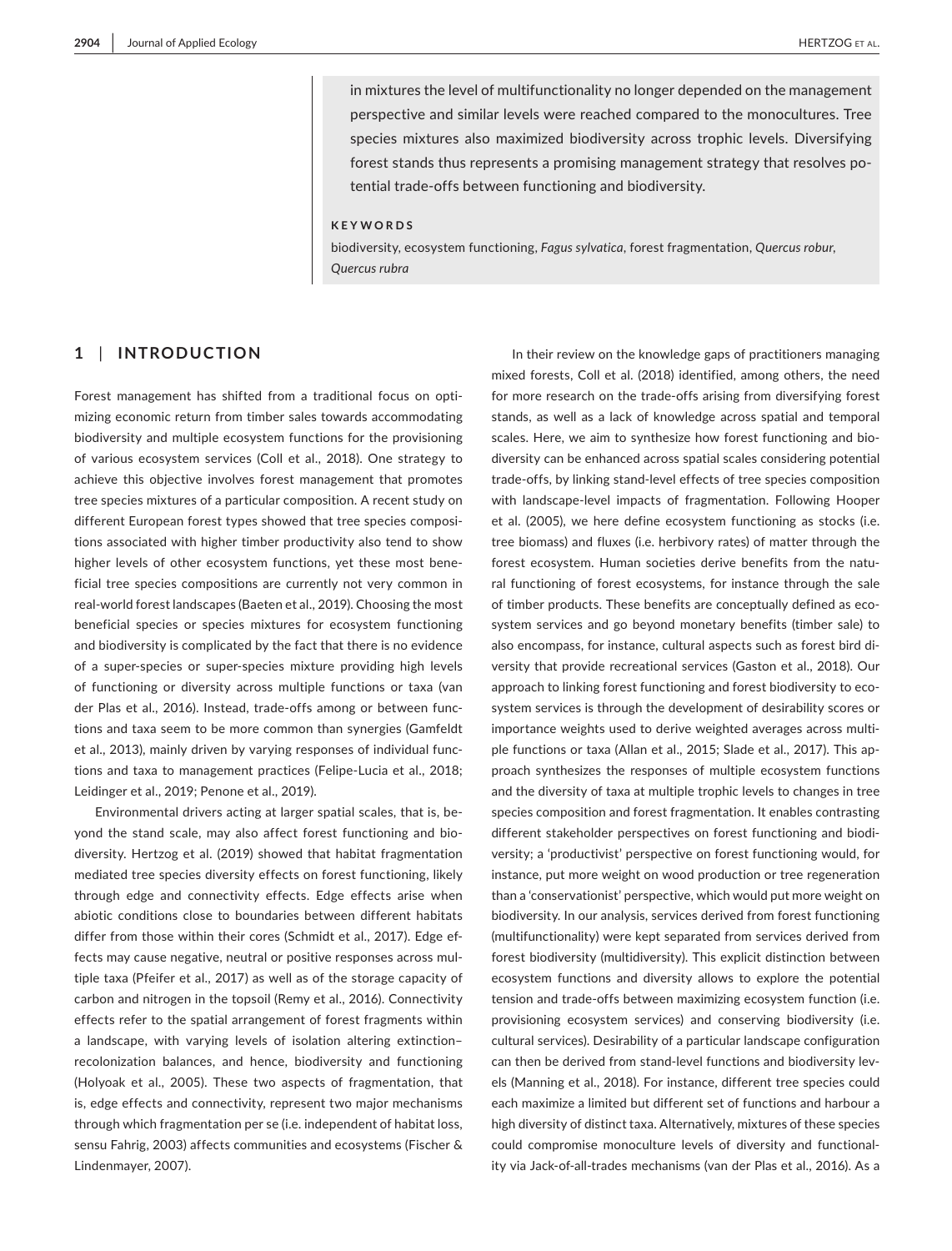result, multiple-purpose forestry should strive to promote different forest types at the landscape scale in order to provide a wide range of ecosystem services (Simons et al., 2021).

To provide guidance on stand- and landscape-level management strategies that could maximize multiple forest functions and diversity, we studied 53 mature forest plots in 19 forest fragments with comparable soil and macroclimate but contrasting tree species composition and degree of fragmentation (De Groote et al., 2017). The expected effects of tree species composition, edge amount and connectivity on eight different ecosystem functions and taxonomic diversity of eight species groups at multiple trophic levels are summarized in Table 1 together with the relevant references. Trade-offs and synergies between these eight functions and eight diversity indices were quantified using a joint modelling approach. Next, by deriving desirability scores to quantify ecosystem services from productivist and conservationist perspectives on forest management, we evaluated optimal standand landscape-level management strategies under different tree species compositions, fragmentation intensities and stakeholder perspectives. A web application (available through: [https://gfoe2](https://gfoe2016.shinyapps.io/treeweb_synthesis2/) [016.shinyapps.io/treeweb\\_synthesis2/](https://gfoe2016.shinyapps.io/treeweb_synthesis2/)) was also developed for readers and practitioners to explore the impact of other perspectives of forest management on forest ecosystem services. This work builds on previous studies (Baeten et al., 2019; Hertzog et al., 2019) by explicitly considering trade-offs and synergies between multiple functions and the diversity of associated taxa at both the plot and the landscape scale, but also by confronting different stakeholder perspectives to provide direct inputs to management and policy discussions on the benefits of mixing tree species under different levels of fragmentation.

## **2** | **MATERIALS AND METHODS**

## **2.1** | **TREEWEB design**

Data were collected within the TREEWEB exploratory research platform (sensu Baeten et al., 2013), consisting of 53 mature (900  $\mathrm{m}^{2}\mathrm{/}$ forest plots scattered across 19 forest fragments in a 15 km  $\times$  30 km landscape in Belgium. The careful selection of these plots ensured that they were highly comparable in terms of soil, past land use and other site characteristics (De Groote et al., 2017). In addition, each plot has been continuously forested for at least 150 years with no evidence of management, such as thinning, in the last two decades. Three different tree species were dominant in the plots: pedunculate oak *Quercus robur*, common beech *Fagus sylvatica* and red oak *Quercus rubra*. All potential combinations of the three species were replicated between six and eight times. The plots were selected so that the relative frequencies of the different tree species were as equal as possible in mixtures. Fragmentation intensity of each plot varied from low (i.e. located in large, well-connected forests and distant from edges) to high (i.e. located in small, isolated fragments and close to edges). Fragmentation intensity was quantified using two different (and

uncorrelated) metrics: (a) amount of edge habitat and (b) proximity index. Full details can be found in De Groote et al. (2017).

# **2.2** | **Data collection**

We selected ecosystem functions (sensu Hooper et al., 2005) with direct relevance to forest management or conservation (MEA, 2005). The selected functions comprised four stocks: topsoil carbon stock, tree biomass, insect biomass (estimated through caterpillar biomass) and bird biomass (size-corrected biomass index of two dominant passerine species), and four fluxes: decomposition rate, tree regeneration rate, herbivory rate and predation rate. Community composition and abundance data of eight major taxa in forests were also gathered, including: understorey vascular plants, leaf miners and leaf gallers (insect herbivores hereafter), ground beetles, woodlice, millipedes, spiders, birds and bats. For all taxa we used the exponent of the Shannon index as measure of abundance-weighted true diversity. The sampling protocols for all collected variables are given in Text S1 in Supporting Information. Summary statistics of the collected variables can be found in Tables S1 and S2.

## **2.3** | **Modelling framework**

All analyses were performed using R v3.6 (R Core Team, 2019) and can be fully reproduced from an online repository: [https://doi.](https://doi.org/10.5281/zenodo.3516971) [org/10.5281/zenodo.3516971.](https://doi.org/10.5281/zenodo.3516971) All function and diversity variables were normalized prior to analyses, that is, centred on zero and scaled by their standard deviation. Normalization puts the variables on the same scale and enables more efficient model estimation. For tree regeneration, bird biomass and insect biomass, one value was missing from different plots and was replaced by the respective variable average value. A multivariate normal model was fit to the eight ecosystem functions and eight diversity indices as response variables to account for correlations among them. Tree species composition (categorical variables, seven levels), the amount of edge habitat in a 100 m buffer around each plot (continuous) and the proximity index (continuous) were used as explanatory variables. The proximity index is the sum of forest patch area  $(m^2)$  divided by the nearest edge-to-edge distance squared  $(m^2)$  between all forest patches and the focal forest patch (McGarigal, 2015). Given the large number of coefficients needed to test for interaction effects between tree species composition and fragmentation (21 slopes for each of the 16 variables) relative to the number of sampled plots (53), interaction terms were not included in the models. Tree species composition rather than tree species richness was used in the models to provide an applied perspective to our results, since forest manager often make management and planting decision based on tree species composition rather than tree species richness (Baeten et al., 2019).

The model was fit under a Bayesian framework with brms v2.8 (Bürkner, 2017). Following Gelman and Hill (2006), we derived the proportion of variance in the eight ecosystem functions and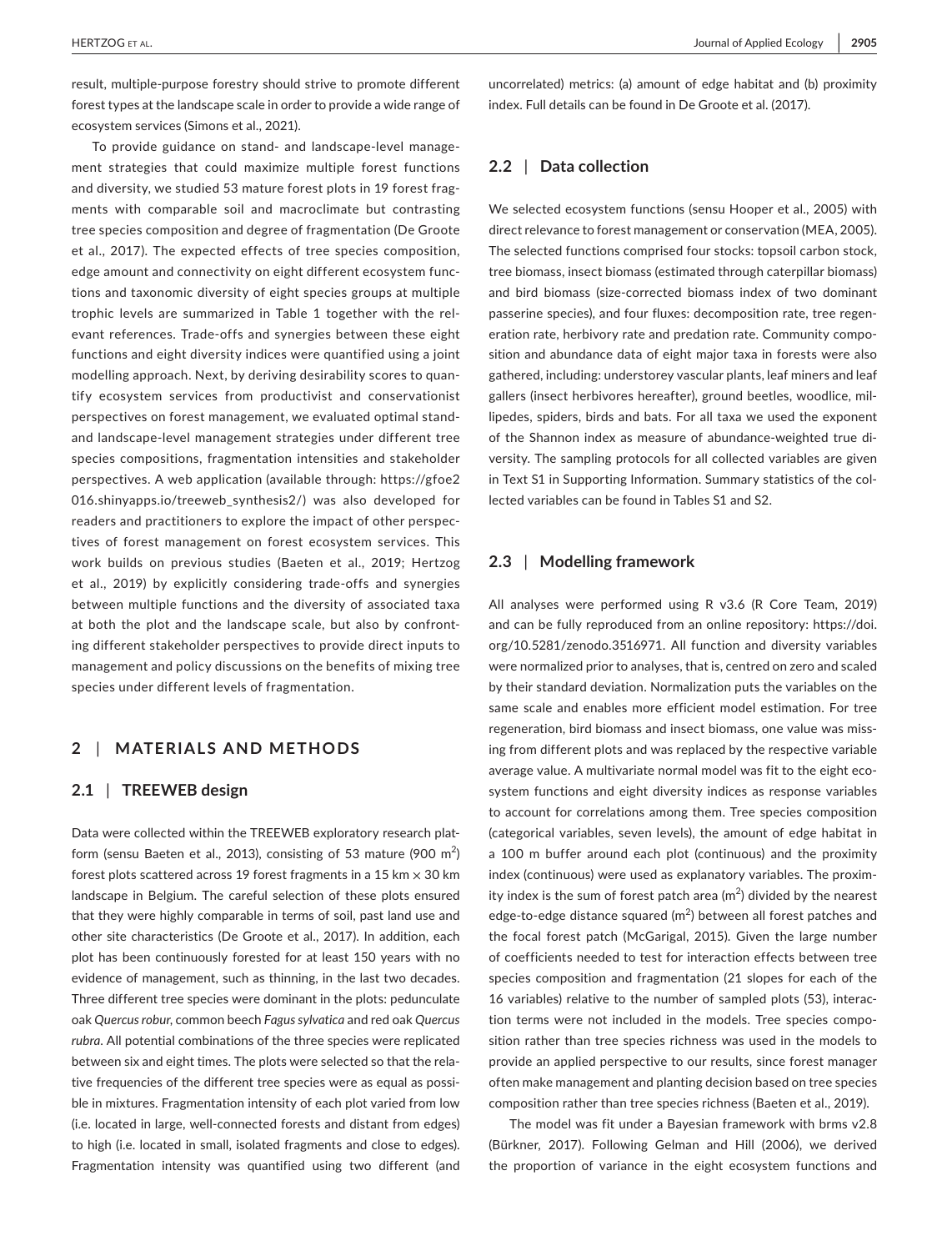|                        |                                    | Fragmentation       |                        |
|------------------------|------------------------------------|---------------------|------------------------|
| Variable               | <b>Tree species</b><br>composition | Edge effect         | Connectivity<br>effect |
| Function               |                                    |                     |                        |
| Topsoil carbon stocks  | $+1$                               | $\pm^2$             | <b>No</b>              |
| Decomposition rate     | $+$ <sup>3</sup>                   | $-4$                | <b>No</b>              |
| Tree biomass           | $+$ <sup>5</sup>                   | $+^6$               | <b>No</b>              |
| Tree regeneration rate | $+^7$                              | $\pm^8$             | <b>No</b>              |
| Insect biomass         | $+^9$                              | $+^{10}$            | $+^{10}$               |
| Herbivory              | $+^{11}$                           | $+^{11}$            | $\pm$ <sup>11</sup>    |
| <b>Bird biomass</b>    | $+$ <sup>12</sup>                  | $+^{13}$            | $+^{13}$               |
| Predation rate         | No <sup>14</sup>                   | $+^{15}$            | $+^{15}$               |
| Diversity              |                                    |                     |                        |
| Understorey vegetation | $+^{16}$                           | $-17$               | $+^{17}$               |
| Insect herbivore       | $+^{18}$                           | $+^{18}$            | $+^{18}$               |
| Carabid                | $+{}^{19}/No^{20}$                 | $\pm^{21}$          | $+^{22}$               |
| Araneae                | $+^{23}$                           | $+^{21}$            | $+^{24}$               |
| Diplopod               | $+^{25}$                           | No <sup>21</sup>    | $+^{26}$               |
| Isopod                 | $+^{25}$                           | $+^{27}$            | $+^{26}$               |
| <b>Bird</b>            | $+{}^{28}/No12$                    | $+^{13}$            | $+$ <sup>13</sup>      |
| <b>Bat</b>             | $+^{29}$                           | $\pm$ <sup>30</sup> | $+$ 30                 |

*Note:* <sup>1</sup> Schulp et al. (2018; [https://doi.org/10.1016/j.foreco.2008.05.007\)](https://doi.org/10.1016/j.foreco.2008.05.007), <sup>2</sup> Schmidt et al. (2017; <https://doi.org/10.1016/j.agrformet.2016.10.022>), <sup>3</sup> Joly et al. (2017; [https://doi.org/10.1111/](https://doi.org/10.1111/nph.14452) [nph.14452\)](https://doi.org/10.1111/nph.14452), <sup>4</sup>Crockatt et al. (2014; <https://doi.org/10.1111/gcb.12676>), <sup>5</sup>Baeten et al. (2019; <https://doi.org/10.1111/1365-2664.13308>), <sup>6</sup> Smith et al. (2018; [https://doi.org/10.1002/](https://doi.org/10.1002/fee.1793) [fee.1793](https://doi.org/10.1002/fee.1793)), <sup>7</sup>Dyderski et al. (2020; [https://doi.org/10.3390/f11040456\)](https://doi.org/10.3390/f11040456), <sup>8</sup>Lohtka et al. (2013; <https://doi.org/10.1139/cjfr-2013-0231>), <sup>9</sup>Schuldt et al. (2019; [https://doi.org/10.1038/s4146](https://doi.org/10.1038/s41467-019-09448-8) [7-019-09448-8](https://doi.org/10.1038/s41467-019-09448-8)), <sup>10</sup>Tscharntke et al. (2002; <https://doi.org/10.1046/j.1440-1703.2002.00482>),  $11$ van Schrojenstein Lantman et al. (2018; [https://doi.org/10.1016/j.baae.2018.03.006\)](https://doi.org/10.1016/j.baae.2018.03.006), <sup>12</sup>Castano-Villa et al. (2019; [https://doi.org/10.1016/j.foreco.2019.03.025\)](https://doi.org/10.1016/j.foreco.2019.03.025), 13Dekeukeleire et al. (2019a; [https://doi.org/10.1016/j.foreco.2019.04.023\)](https://doi.org/10.1016/j.foreco.2019.04.023), <sup>14</sup>Stemmelen et al. (2021; [https://](https://doi.org/10.1101/2021.07.05.451117) [doi.org/10.1101/2021.07.05.451117\)](https://doi.org/10.1101/2021.07.05.451117), <sup>15</sup>Dekeukeleire et al. (2019b; [https://doi.org/10.1016/j.](https://doi.org/10.1016/j.foreco.2019.03.055) foreco.2019.03.055), <sup>16</sup>De Groote et al. (2017; <https://doi.org/10.5091/plecevo.2017.1331>), <sup>17</sup>Govaert et al. (2019;<https://doi.org/10.1111/jvs.12844>), <sup>18</sup>van Schrojenstein Lantman et al. (2020;<https://doi.org/10.1111/icad.12358>), <sup>19</sup>Vehvilainen et al. (2008; [https://doi.](https://doi.org/10.1111/j.2008.0030-1299.15972.x) [org/10.1111/j.2008.0030-1299.15972.x](https://doi.org/10.1111/j.2008.0030-1299.15972.x)), <sup>20</sup>Jouveau et al. (2020; [https://doi.org/10.1111/](https://doi.org/10.1111/icad.12372) [icad.12372\)](https://doi.org/10.1111/icad.12372), <sup>21</sup>De Smedt et al. (2019;<https://doi.org/10.1111/ddi.12909>), <sup>22</sup>Wooscock et al. (2010; <https://doi.org/10.1016/j.agee.2010.07.018>), <sup>23</sup>Ampoorter et al. (2020; [https://doi.org/10.1111/](https://doi.org/10.1111/oik.06290) [oik.06290\)](https://doi.org/10.1111/oik.06290), <sup>24</sup>Gardiner et al. (2010;<https://doi.org/10.1016/j.biocontrol.2010.06.008>), 25De Smedt et al. (2016; <https://doi.org/10.1111/icad.12183>), <sup>26</sup>De Smedt et al. (2018a; [https://](https://doi.org/10.1007/s10980-017-0607-7) [doi.org/10.1007/s10980-017-0607-7](https://doi.org/10.1007/s10980-017-0607-7)), 27De Smedt et al. (2018b; [https://doi.org/10.1016/j.](https://doi.org/10.1016/j.ejsobi.2017.12.002) [ejsobi.2017.12.002](https://doi.org/10.1016/j.ejsobi.2017.12.002)), <sup>28</sup>Charbonnier et al. (2016; [https://doi.org/10.1007/s00442-016-3671-9\)](https://doi.org/10.1007/s00442-016-3671-9), <sup>29</sup>Charbonnier et al. (2016; [https://doi.org/10.1007/s10980-015-0242-0\)](https://doi.org/10.1007/s10980-015-0242-0), <sup>30</sup>Froidevaux et al. (2021; [https://doi.org/10.1038/s41598-021-89660-z\)](https://doi.org/10.1038/s41598-021-89660-z).

eight biodiversity indices explained by each explanatory variable. Information on prior distributions, model settings and model checks are provided in the Text S2 in Supporting Information.

## **2.4** | **Trade-offs and synergies**

Trade-offs and synergies between the eight functions and the eight diversity indices were quantified using the residual correlation

**TABLE 1** Expected relationships between tree species composition, amount of edge habitats and connectivity on the different ecosystem functions and taxa. For tree species composition a '+' identify effect of tree species composition on the variable. For edge amount and connectivity, ´+´ and ´–´ respectively identify positive or negative effect while '±' identify effect in potentially different directions. References to support the expectations are given with superscript number and are available below the table with first author, year of publication and DOI. Note that the references are given as examples supporting the expectations, a full review of available evidence for the investigated effects is beyond the scope

of this article

matrices from multivariate normal models. Negative correlations imply trade-offs while positive correlations imply synergies. A twostep approach was used in order to disentangle the effect of tree species composition and forest fragmentation on trade-offs and synergies (Felipe-Lucia et al., 2018). First, a multivariate null model (intercept only) was fitted with the same settings as described above. From this model, we identified which variables showed correlation coefficients with a >90% posterior probability of being different from zero. Note that raw pairwise correlations between the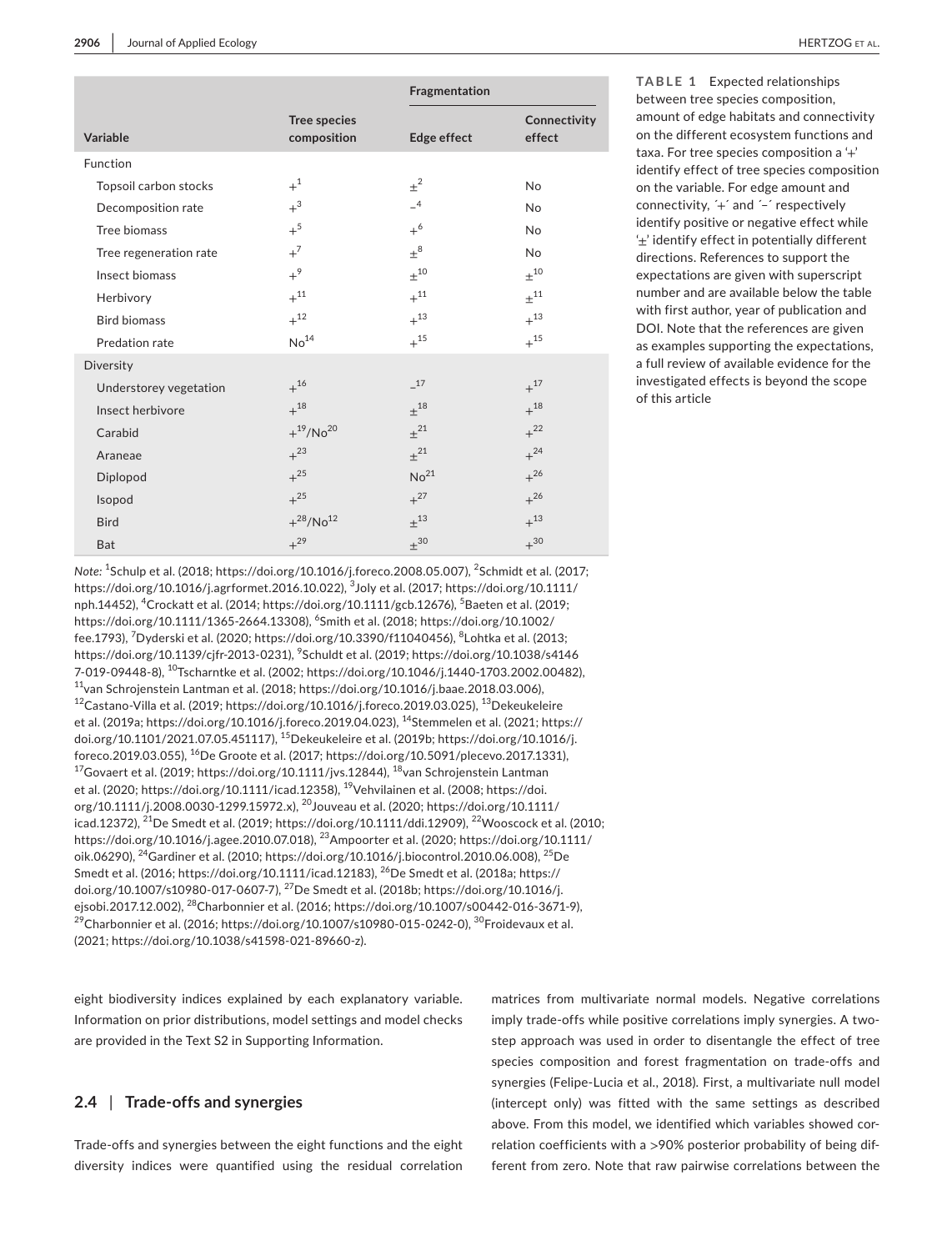variables would be similar to the correlations derived from the null model, but we opted for a model-based approach to have consistent methodology across the two steps for the assessment of significance. In a second step, we evaluated which of the correlation coefficients identified in the first step retained a >90% posterior probability of being different from zero in a model that included the predictors tree species composition, edges and proximity as fixed effects. Trade-offs and synergies for variables for which the residual correlation was no longer different from zero in the second model were assumed to correlate principally because of their parallel (in the same or opposite direction) response to the variation in tree species composition and forest fragmentation across plots. Trade-offs and synergies for variables for which the residual correlation remained different from zero were assumed to be either driven by factors not included in the model or by direct intrinsic relationships between the respective variables, such as between insect biomass and avian body condition (Felipe-Lucia et al., 2018).

# **2.5** | **Desirability of functioning or diversity across scales**

First, we derived predictions of ecosystem functions and biodiversity measures under different tree species compositions (monocultures and three-species mixtures) and different amounts of edge habitat or different proximity (low and high levels of fragmentation) from the full model. To simplify the visualization of results, the three twospecies mixtures are not shown in the main graphs; we provide the figures with all seven tree species compositions in Figure S1. Second,

**TABLE 2** Importance weights (min. 0 and max. 10) and direction given to the different ecosystem functions and taxa based on a productivist and conservationist perspective of forest management. The weights were derived by averaging responses given by the five Principal Investigators of the research project, in brackets is given the coefficient of variation of the different responses, values of 0 indicate that only one response was given for the concerned variable

each ecosystem function and diversity measure were given an importance weight and a direction (maximize or minimize) based on either a 'productivist' or a 'conservationist' perspective (see Table 2). Importance weights were derived from expertise knowledge present in the TREEWEB consortium, all five project PIs provided weights and these were then averaged for each function or diversity measure (Hertzog et al., 2019). Third, plot-level multifunctionality and multidiversity scores were calculated using the weighted average of the model predictions according to Slade et al. (2017), with higher scores reflecting more desirable levels of functioning or biodiversity across multiple ecosystem functions and multiple taxa. A web application with which users can vary the importance weights and reproduce the main figures is provided at: [https://gfoe2016.shiny](https://gfoe2016.shinyapps.io/treeweb_synthesis2/) [apps.io/treeweb\\_synthesis2/](https://gfoe2016.shinyapps.io/treeweb_synthesis2/).

Finally, we scaled up plot-level desirability to the level of four hypothetical landscapes with 53 plots (equal sample size as in our study) in different configurations. This upscaling involved the following steps: (a) generate the tree species composition and fragmentation levels for each plot based on the particular landscape configuration, (b) derive the model predictions for the eight functions and eight diversity measures, (c) use the desirability scores to turn the model predictions into multifunctionality or multidiversity scores and (d) sum the values across the plots separately for multifunctioning and multidiversity. By using a Bayesian approach, model uncertainties could be transferred across all of these steps. The following landscapes were generated: (a) a low-fragmentation landscape (low amount of edge habitat and low proximity) with a similar proportion of the three monocultures, (b) a low-fragmentation landscape with all 53 plots being three-species mixtures, (c) a highly fragmented

|                     | Productivist     |            |                  | Conservationist |  |
|---------------------|------------------|------------|------------------|-----------------|--|
| Variable            | <b>Direction</b> | Weight     | <b>Direction</b> | Weight          |  |
| Function            |                  |            |                  |                 |  |
| C stock             | Maximize         | 7.5(0.13)  | Maximize         | 8(0.25)         |  |
| Decomposition       | Maximize         | 6(0.33)    | Maximize         | 4.67(0.25)      |  |
| Tree biomass        | Maximize         | 9.5(0.06)  | Maximize         | 6(0)            |  |
| Regeneration        | Maximize         | 9.33(0.06) | Maximize         | 6.25(0.27)      |  |
| Insect biomass      | Minimize         | 7(0)       | Maximize         | 7(0)            |  |
| Herbivory           | Minimize         | 7.25(0.21) | Minimize         | 4.67(0.12)      |  |
| <b>Bird biomass</b> | Maximize         | 3(0.33)    | Maximize         | 7.67(0.2)       |  |
| Predation rate      | Maximize         | 4.5(0.53)  | Maximize         | 4.75 (0.36)     |  |
| Diversity           |                  |            |                  |                 |  |
| Vegetation          | Maximize         | 5(0.49)    | Maximize         | 9(0.06)         |  |
| Herbivore           | Maximize         | 2(0)       | Maximize         | 7(0)            |  |
| Carabid             | Maximize         | 2(0)       | Maximize         | 9(0)            |  |
| Spider              | Maximize         | 2(0)       | Maximize         | 9(0)            |  |
| Isopod              | Maximize         | 2(0)       | Maximize         | 7(0)            |  |
| Diplopod            | Maximize         | 2(0)       | Maximize         | 7(0)            |  |
| <b>Bird</b>         | Maximize         | 5(0)       | Maximize         | 9(0)            |  |
| Bat                 | Maximize         | 3(0)       | Maximize         | 9(0)            |  |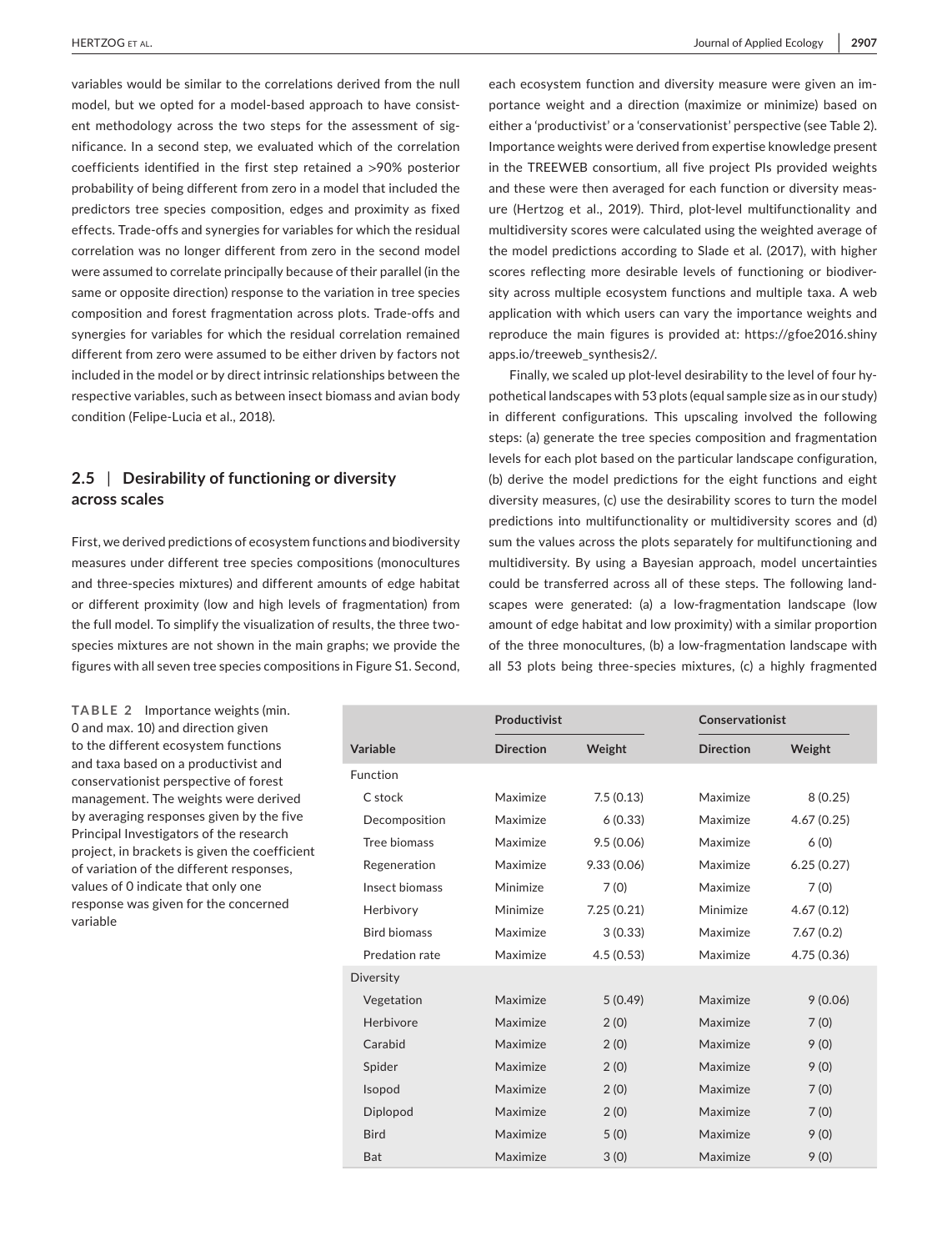landscape (high amount of edge habitat and average proximity) with a similar proportion of the three monocultures and (d) a highly fragmented landscape with all 53 plots having three-species mixtures. Further details on the predictions derived from the fitted models are given in Text S3 in Supporting Information.

## **3** | **RESULTS**

# **3.1** | **Responses to tree species composition and forest fragmentation**

Full models explained on average 55% of the variation in the multiple indicators of functioning and diversity, ranging from 44% for millipede diversity to 70% for insect herbivore diversity (Figure 1). Tree species composition explained 32% of the variation, while both edge and proximity effects explained ca 10% each.

Tree regeneration, insect biomass and herbivory showed strong responses to variation in tree species composition, with the highest values recorded in pedunculate oak monocultures, and the lowest values in beech monocultures (Figure S2). Vegetation and herbivore diversity were higher than average in three-species mixtures, while herbivore, bird and bat diversity were higher in pedunculate oak monocultures, where vegetation diversity was lower. Herbivore and bird diversity were lower than average in common beech monocultures. Finally, in red oak monocultures herbivore diversity was lower than average.

The amount of edge habitat affected all but two ecosystem functions, with positive effects on tree biomass, decomposition rate, carbon stocks and bird biomass, and negative ones on predation and tree regeneration. Carabid beetles, diplopods and spiders showed higher-than-average levels of diversity in plots with a high amount of edge habitat, while herbivore and bat diversity were lower.

Out of the eight ecosystem functions, proximity was related to only two of them: carbon stocks and bird biomass. Both responded positively to increased proximity to other forest fragments. Out of the eight biodiversity measures, insect herbivores, carabid beetles and bird diversity were negatively related with proximity to other forest fragments, while spiders and millipede's diversity were weakly positively related.

## **3.2** | **Trade-offs and synergies**

Correlation coefficients from the null model ranged from −0.25 to 0.54. Out of a total of 120 correlation coefficients, three correlations between biodiversity measures, seven between ecosystem functions and 12 between ecosystem functions and diversity measures had a >90% posterior probability of being different from 0 (Figure 2). Of these 22 coefficients, 16 could be partly explained by the effect of tree species composition, edges or proximity, as these coefficients did not retain significance in the full model. This means that the observed correlations between these variables can be explained

by their response to changing tree species composition and landscape fragmentation. Of the other six correlation coefficients, three indicated synergies (Insect biomass—Herbivory, Carbon stocks— Diplopod diversity and Predation—Bird diversity) and three indicated trade-offs (Decomposition—Tree biomass, Tree regeneration—Bird biomass and Carabid diversity—Tree regeneration).

## **3.3** | **Desirability at different scales**

For a given tree species composition, forest multifunctioning increased with the amount of edge habitat and proximity to other forest fragments, irrespective of management perspective (Figure 3). However, under a productivist or conservationist perspective, respectively beech or pedunculate oak monocultures showed the highest level of multifunctioning. Multidiversity showed very similar patterns under both management perspectives. Overall multidiversity was only slightly higher in more continuous landscapes, while it was highest in pedunculate oak monocultures and three-species mixtures for a given level of forest fragmentation.

Both management perspectives resulted in broadly similar patterns at the landscape scale (Figure 3). Forest multifunctioning was higher in more fragmented landscapes irrespective of whether the individual patches were all monocultures or all mixtures. This result was not affected when averaging out the effect of tree species composition (Figure S3). Multidiversity, on the other hand, was higher in landscapes composed of tree species mixtures than of different monocultures (see also Figure S4). Finally, the level of forest fragmentation had a small effect, with multidiversity only slightly higher in more continuous landscapes.

## **4** | **DISCUSSION**

New perspectives on forest management encourage managers to adapt their practices to promote both forest functioning and biodiversity (Mori et al., 2017). Despite recent evidence for higher levels of forest functioning and biodiversity in tree species mixtures than in monocultures (Baeten et al., 2019), possible drawbacks for particular ecosystem functions or biodiversity components remain unclear (Coll et al., 2018). Our study confirms that ecosystem functions and diversities of associated taxa are often correlated across sites, with synergies (reflected by positive associations) just as likely as trade-offs (negative associations; but see Felipe-Lucia et al., 2018; Penone et al., 2019). Moreover, more than two thirds of these associations were driven at least partly by variation in tree species composition and landscape fragmentation, which hence constitute potential targets for forest management. Those trade-offs and synergies not clearly related to tree species composition and fragmentation effects are possibly driven by unmeasured external drivers that affect the variables jointly, or inherent linkages between them (Felipe-Lucia et al., 2018). The synergy between insect biomass and herbivory rates is likely an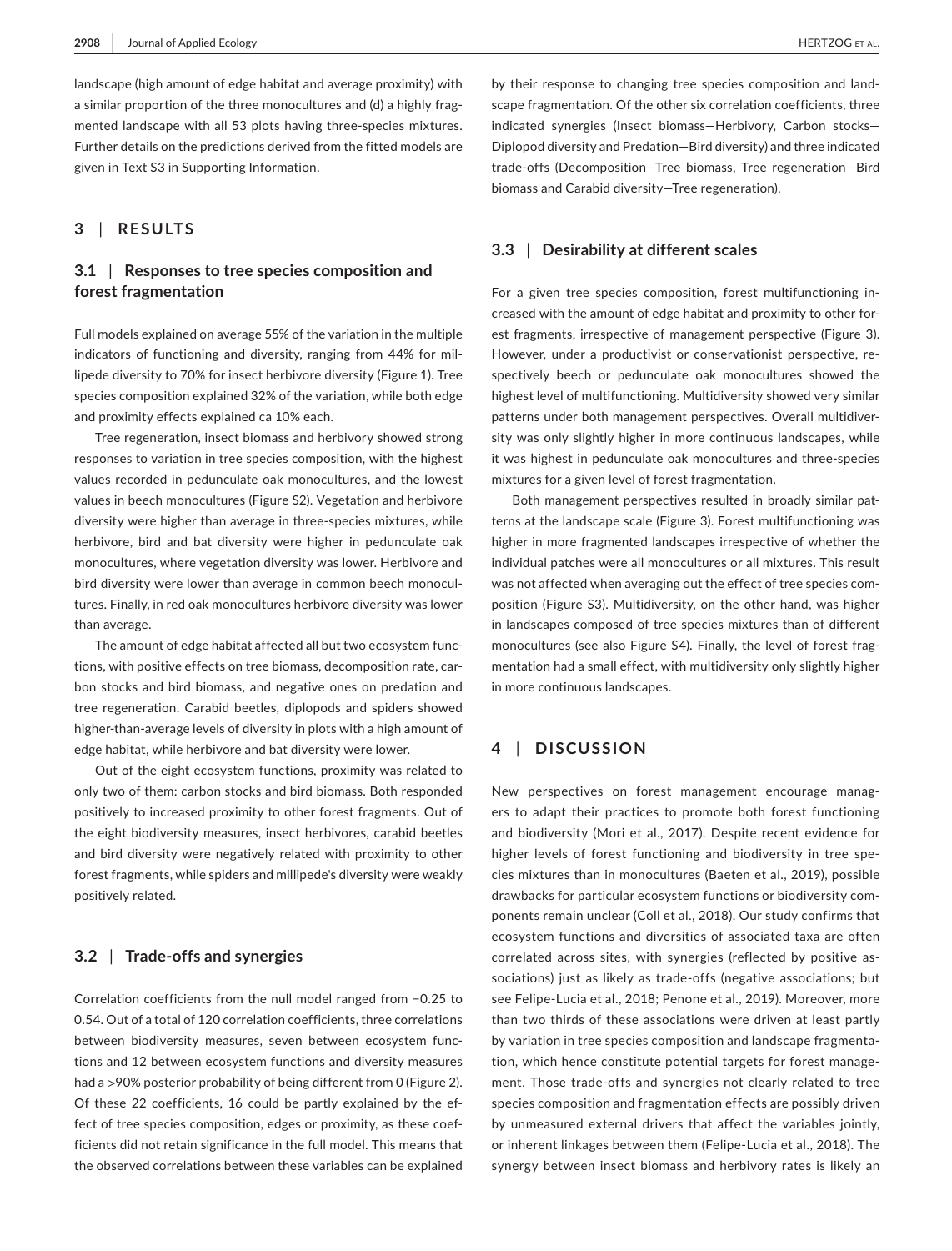**FIGURE 1** Variance explained by the different covariates included in the multivariate model. Each dot represents the median estimate and each horizontal line the 80% credible interval. The vertical dashed lines represent the overall average variance explained





**FIGURE 2** Trade-offs and synergies between the diversity of the different taxa (a), the different ecosystem functions (b) and between measures of diversity and of function (c). The values represented are the correlation coefficients as estimated from a null multivariate model. Positive values (blue) indicate synergies between two variables, negative values (red) indicate trade-offs between two variables. The italicized values represent significant trade-offs and synergies that are driven by tree species composition and fragmentation. The underlined values represent significant trade-offs and synergies driven either by direct interactions between the variables (i.e. insect biomass and herbivory) or by other unmeasured drivers

example of such an inherent mechanistic coupling, via bottom-up effects. In addition, while many relationships, such as between spider and insect biomass, were in the direction expected, some were unexpected at first sight. For instance, the negative relationship between carabid diversity and rate of tree regeneration could be due to seed predation by carabid beetles, as earlier work showed positive relationships between carabid diversity and seed predation (Gaines & Gratton, 2010). Likewise, seed predation may

also explain the observed trade-off between bird biomass and tree regeneration rates (Janzen, 1971).

Along the same lines, while many responses of individual functions to changes in tree species composition and fragmentation confirmed our a priori expectations (see Table 1; Figure S1), such as the higher topsoil carbon stocks closer to forest edges (Meeussen et al., 2021) or the strong impact of tree species composition on insect biomass, herbivory and herbivore diversity (van Schrojenstein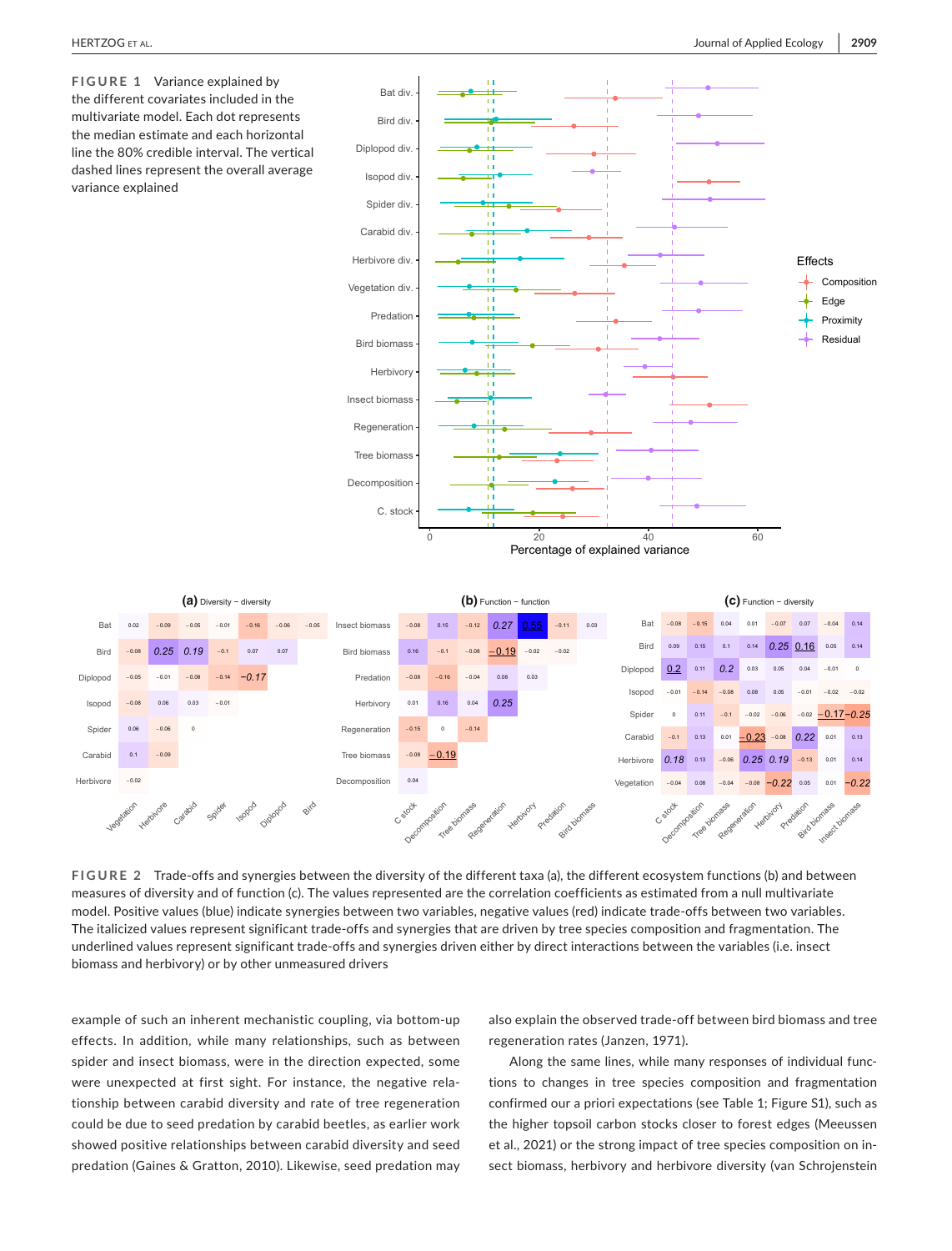

**FIGURE 3** Desirability scores for forest functioning (a and b) and diversity (c and d) at the plot scale (a and c) for the three monocultures and for all tree species in a mixture at different levels of fragmentation and at the landscape level (b and d) for landscapes composed of tree monocultures or of three-species mixtures. The dots represent the posterior medians and the vertical lines the 80% credible intervals. If the credible interval (the vertical line) of a particular dot does not exceed (or falls short of) another dot, then there is a posterior probability larger than 80% that the first dot has a larger (or lower) desirability score. For instance, comparing ecosystem functioning under low fragmentation for pedunculate oak, the credible interval of the estimated median under a productivist perspective does not exceed the estimated median from a conservationist perspective. Therefore, the probability that the conservationist perspective is larger than the productivist perspective for this example is >80%

Lantman et al., 2020), other relationships were unexpected. For instance, the negative effect of connectivity to other forest fragments on herbivore, carabid and bird diversity appears to contradict classical expectations derived from the theory of island biogeography, where diversity at equilibrium increases in (habitat) islands that are closer and more connected to the mainland (MacArthur & Wilson, 2016). However, in a review paper, Bailey (2007) reported weak empirical evidence for benefits of increased connectivity on forest biodiversity in fragmented landscapes. Rather, the seemingly contradictory results in our study could be due to changes in dominance structure mediated by connectivity, for example, generalists and dominant species constrained by dispersal between forest areas displacing specialists and reducing the diversity of these groups.

The aggregation of multiple responses into desirability scores (Slade et al., 2017) further reveals effects of forest management perspective, landscape structure and tree species composition on forest multifunctioning and multidiversity. From a conservationist perspective, plot-level forest multifunctioning was highest in pedunculate oak monocultures, while under a productivist perspective beech

monocultures performed best. This pattern was in part driven by insect biomass, which peaked in pedunculate oak monocultures but was lowest in beech monoculture. Under both perspectives, plots in more fragmented forests showed higher levels of multifunctioning, mainly driven by increased tree biomass and carbon stocks near habitat edges, as previously reported (Remy et al., 2016). Multidiversity was higher in pedunculate oak monocultures, in tree species mixtures and in plots located in more continuous forest. Plot-level biodiversity may hence benefit from adding or maintaining pedunculate oak trees in mixed stands and from reducing stand isolation and the amount of edge habitat (see also Mölder et al., 2019).

Scaling up desirability scores from plot to landscape level revealed that forest multifunctioning was most strongly affected by landscape fragmentation, while overall forest multidiversity was most strongly affected by stand composition, probably due to dominant effects of tree species identity (van Schrojenstein Lantman et al., 2020). Indeed, the study area being fragmented for many decades already, remaining forests can be expected to mainly (or even exclusively) harbour species that are well-adapted to such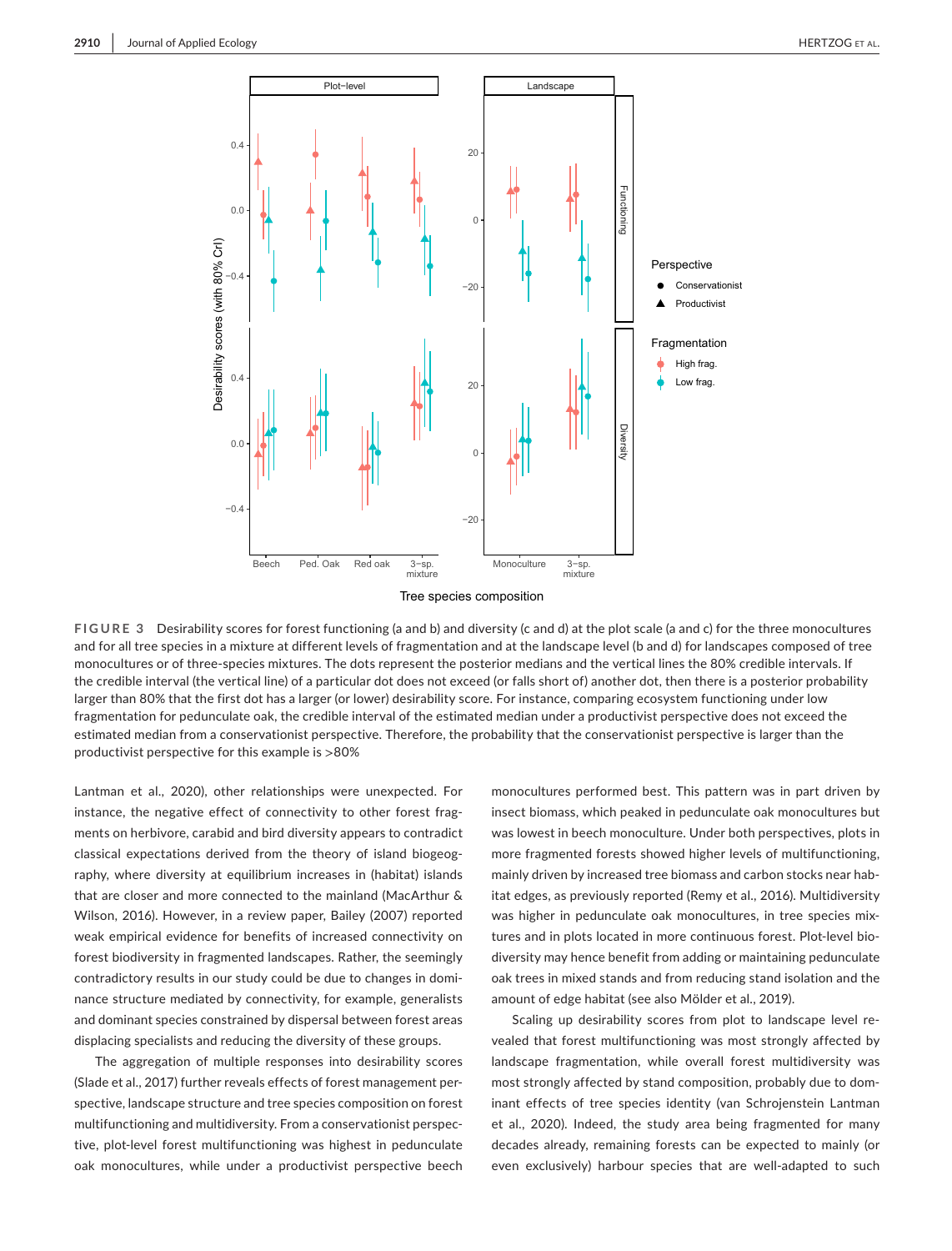conditions. These differing responses between functioning and biodiversity at the landscape scale could potentially create trade-offs between management decisions aiming at optimizing functioning over biodiversity. Our results further show that in landscapes undergoing current habitat fragmentation, negative effects thereof on forest biodiversity could be mitigated by promoting mixed stands, as fragmentation effects per se were limited. The fact that we found landscape-level forest functioning to be higher in more strongly fragmented landscapes, does not imply that fragmentation is positive for other ecosystem aspects (Haddad et al., 2015).

Desirability scores provide a versatile tool for assessing different perspectives on forest management across spatial scales. The associated WebApp enables managers and scientists to explore which tree species composition and which levels of fragmentation maximize ecosystem functioning and biodiversity for their particular perspective and valuation system. Extrapolating these results to other tree species compositions, but also to other regions of the world, would require further research efforts. Comparable models could, for example, be applied to data collected in other forest exploratory platforms (i.e. at the European scale; Baeten et al., 2013), which could then be fed into the WebApp.

Forest managers are aware of emerging challenges when aiming to adapt forestry practices to a changing climate and new societal demands (Coll et al., 2018). Ideally, management practices should promote multiple ecosystem functions and permit multiple taxa to thrive, despite the presence of intrinsic trade-offs among them. Earlier studies already identified forest attributes that can be managed to promote multiple service provision and mitigate trade-offs: high structural heterogeneity, large trees and the presence of canopy gaps (Felipe-Lucia et al., 2018). Furthermore, sufficient forest cover configured in both large and small patches is important to support forest biodiversity at the landscape scale (Arroyo-Rodríguez et al., 2020). We here expand on these findings by demonstrating the importance of tree species mixtures in highly fragmented landscapes for boosting both forest functioning and diversity (but see Valdés et al., 2020). Specifically, the following applied implications can be derived from our results:

- 1. In monocultures, the tree species that maximizes forest functioning best, depends on the management perspective, particularly pedunculate oak for the conservation perspective and beech for the productivist perspective. Mixing tree species removes this incompatibility, as the two perspectives are no longer different in terms of desirability.
- 2. The desirability scores of the provisioning services delivered by the functions in mixtures are not significantly reduced in mixtures compared to monocultures, that is, diversification to meet the two management perspectives does not trade-off against the overall multifunctionality.
- 3. Highest cultural services of biodiversity are achieved in tree species mixtures, without compromising functioning.
- 4. Promoting local (stand-level) tree diversity is also compatible with achieving highest ecosystem services at the landscape scale, from

both management perspectives: tree species mixtures maximize biodiversity, without compromising high levels of functioning.

### **ACKNOWLEDGEMENTS**

Financial support for this research was provided via the UGent GOA project 'Scaling up Functional Biodiversity Research: from Individuals to Landscapes and Back (TREEWEB)'. We thank the private forest owners and the Flemish Forest and Nature Agency (ANB) for granting access to their property. We thank Michael Perring and two anonymous reviewers for helpful feedback that greatly improved the text. We also wish to acknowledge the technical assistance provided by Pieter Vantieghem, Robbe de Beelde, Kris Ceunen, Luc Willems and Hans Matheve in setting up the plots, collecting the data and setting up the project database. Finally, Bram Sercu, Stefanie DeGroote, Thiebe Sleeuwaert, Sanne Govaert, Manon Pien and Marc Vankerckvoorde are acknowledged for their help in collecting the data and with species identification.

#### **CONFLICT OF INTEREST**

None of the authors have a conflict of interest with the results reported here.

#### **AUTHORS' CONTRIBUTIONS**

L.B., D.B., A.M., K.V. and L.L. designed TreeWeb, the research platform used for the analysis here; L.R.H. developed the analysis approach and figure presentations, with inputs from M.L.V., L.B., D.B., A.M., K.V. and L.L.; L.R.H. performed statistical analyses and created all figures. Other authors (D.D., W.D., P.d.S., W.P. and I.v.S.L.) collected primary data or identified specimens that were analysed herein; L.R.H. wrote a first draft of the manuscript. All authors commented on further drafts.

#### **DATA AVAILABILITY STATEMENT**

Data available via Zenodo<https://doi.org/10.5281/zenodo.3516971> (Hertzog et al., 2021).

## **ORCID**

*Lionel R. Hertzog* <https://orcid.org/0000-0002-7814-5109> *Martijn L. Vandegehuchte* [https://orcid.](https://orcid.org/0000-0003-1283-4654) [org/0000-0003-1283-4654](https://orcid.org/0000-0003-1283-4654) *Daan Dekeukeleir[e](https://orcid.org/0000-0003-0358-6732)* <https://orcid.org/0000-0003-0664-8396> *Willem Proes[mans](https://orcid.org/0000-0003-4262-9221)* **<https://orcid.org/0000-0003-0358-6732>** *Lander Bae[ten](https://orcid.org/0000-0002-3320-7505)* <https://orcid.org/0000-0003-4262-9221> *Dries Bonte* <https://orcid.org/0000-0002-3320-7505> *Kris Verheyen* <https://orcid.org/0000-0002-2067-9108>

## **REFERENCES**

Allan, E., Manning, P., Alt, F., Binkenstein, J., Blaser, S., Blüthgen, N., Böhm, S., Grassein, F., Hölzel, N., Klaus, V. H., Kleinebecker, T., Morris, E. K., Oelmann, Y., Prati, D., Renner, S. C., Rillig, M. C., Schaefer, M., Schloter, M., Schmitt, B., … Fischer, M. (2015). Land use intensification alters ecosystem multifunctionality via loss of biodiversity and changes to functional composition. *Ecology Letters*, *18*(8), 834–843. <https://doi.org/10.1111/ele.12469>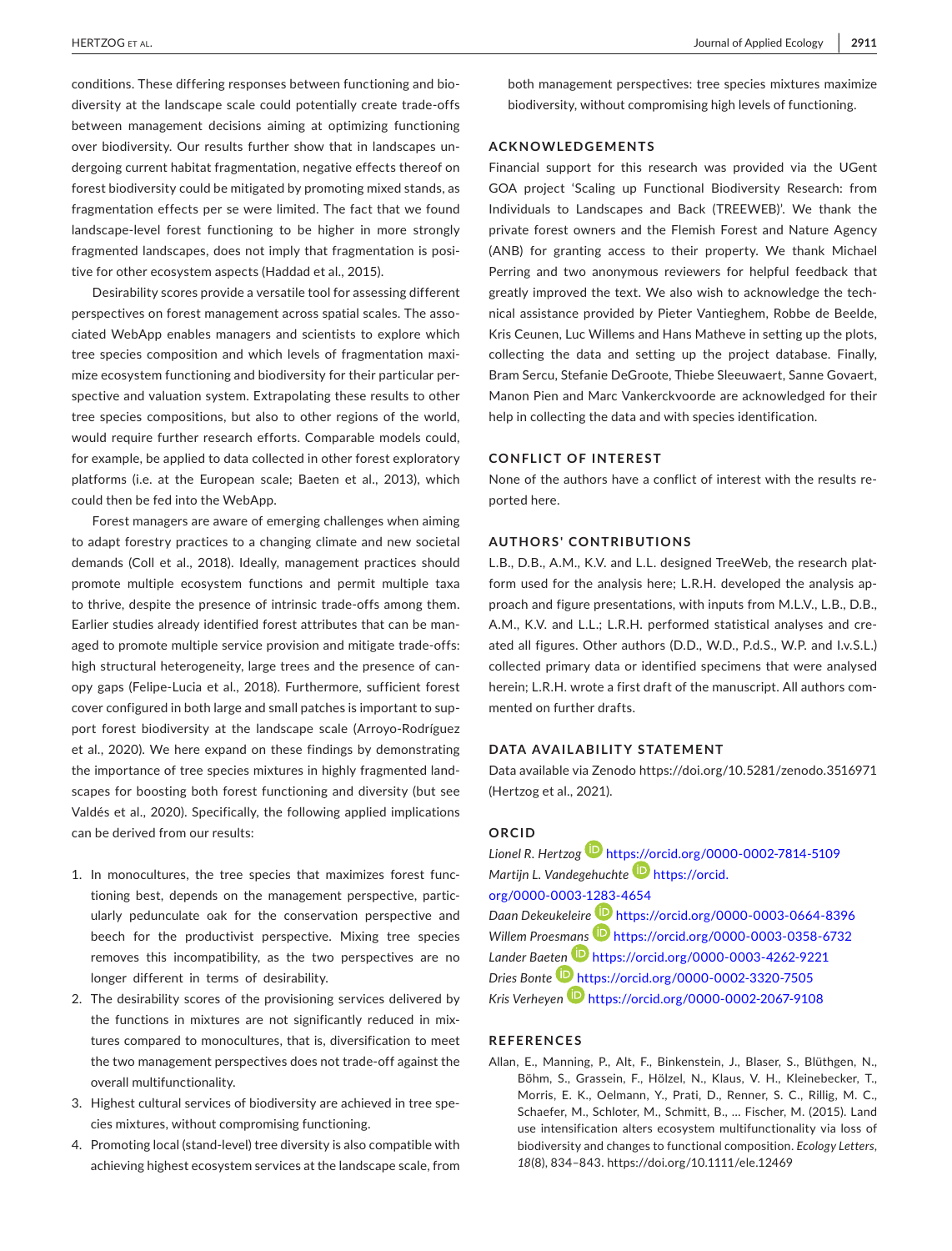- Arroyo-Rodríguez, V., Fahrig, L., Tabarelli, M., Watling, J. I., Tischendorf, L., Benchimol, M., Cazetta, E., Faria, D., Leal, I. R., Melo, F. P. L., Morante-Filho, J. C., Santos, B. A., Arasa-Gisbert, R., Arce-Peña, N., Cervantes-López, M. J., Cudney-Valenzuela, S., Galán-Acedo, C., San-José, M., Vieira, I. C. G., … Tscharntke, T. (2020). Designing optimal human-modified landscapes for forest biodiversity conservation. *Ecology Letters*, *23*(9), 1404–1420. [https://doi.org/10.1111/](https://doi.org/10.1111/ele.13535) [ele.13535](https://doi.org/10.1111/ele.13535)
- Baeten, L., Bruelheide, H., Plas, F., Kambach, S., Ratcliffe, S., Jucker, T., Allan, E., Ampoorter, E., Barbaro, L., Bastias, C. C., Bauhus, J., Benavides, R., Bonal, D., Bouriaud, O., Bussotti, F., Carnol, M., Castagneyrol, B., Charbonnier, Y., Chećko, E., … Scherer-Lorenzen, M. (2019). Identifying the tree species compositions that maximize ecosystem functioning in European forests. *Journal of Applied Ecology*, *56*(3), 733–744.<https://doi.org/10.1111/1365-2664.13308>
- Baeten, L., Verheyen, K., Wirth, C., Bruelheide, H., Bussotti, F., Finér, L., Jaroszewicz, B., Selvi, F., Valladares, F., Allan, E., Ampoorter, E., Auge, H., Avăcăriei, D., Barbaro, L., Bărnoaiea, I., Bastias, C. C., Bauhus, J., Beinhoff, C., Benavides, R., … Scherer-Lorenzen, M. (2013). A novel comparative research platform designed to determine the functional significance of tree species diversity in European forests. *Perspectives in Plant Ecology, Evolution and Systematics*, *15*(5), 281– 291.<https://doi.org/10.1016/j.ppees.2013.07.002>
- Bailey, S. (2007). Increasing connectivity in fragmented landscapes: An investigation of evidence for biodiversity gain in woodlands. *Forest Ecology and Management*, *238*(1–3), 7–23. [https://doi.org/10.1016/j.](https://doi.org/10.1016/j.foreco.2006.09.049) [foreco.2006.09.049](https://doi.org/10.1016/j.foreco.2006.09.049)
- Bürkner, P. C. (2017). Advanced Bayesian multilevel modeling with the R package brms. *arXiv Preprint* arXiv:1705.11123.
- Coll, L., Ameztegui, A., Collet, C., Löf, M., Mason, B., Pach, M., Verheyen, K., Abrudan, I., Barbati, A., Barreiro, S., Bielak, K., Bravo-Oviedo, A., Ferrari, B., Govedar, Z., Kulhavy, J., Lazdina, D., Metslaid, M., Mohren, F., Pereira, M., … Ponette, Q. (2018). Knowledge gaps about mixed forests: What do European forest managers want to know and what answers can science provide? *Forest Ecology and Management*, *407*, 106–115. [https://doi.org/10.1016/j.](https://doi.org/10.1016/j.foreco.2017.10.055) [foreco.2017.10.055](https://doi.org/10.1016/j.foreco.2017.10.055)
- De Groote, S. R. E., van Schrojenstein Lantman, I. M., Sercu, B. K., Dekeukeleire, D., Boonyarittichaikij, R., Keely Smith, H., De Beelde, R., Ceunen, K., Vantieghem, P., Matheve, H., De Neve, L., Vanhellemont, M., Baeten, L., de la Peña, E., Bonte, D., Martel, A. N., Verheyen, K., & Lens, L. (2017). Tree species identity outweighs the effects of tree species diversity and forest fragmentation on understorey diversity and composition. *Plant Ecology and Evolution*, *150*(3), 229–239. [https://doi.org/10.5091/plece](https://doi.org/10.5091/plecevo.2017.1331) [vo.2017.1331](https://doi.org/10.5091/plecevo.2017.1331)
- Dekeukeleire, D., Hertzog, L. R., Vantieghem, P., van Schrojenstein Lantman, I. M., Sercu, B. K., Boonyarittichaikij, R., Martel, A. N., Verheyen, K., Bonte, D., Strubbe, D., & Lens, L. (2019). Forest fragmentation and tree species composition jointly shape breeding performance of two avian insectivores. *Forest Ecology and Management*, *443*, 95–105.<https://doi.org/10.1016/j.foreco.2019.04.023>
- Fahrig, L. (2003). Effects of habitat fragmentation on biodiversity. *Annual Review of Ecology, Evolution, and Systematics*, *34*(1), 487–515. <https://doi.org/10.1146/annurev.ecolsys.34.011802.132419>
- Felipe-Lucia, M. R., Soliveres, S., Penone, C., Manning, P., van der Plas, F., Boch, S., Prati, D., Ammer, C., Schall, P., Gossner, M. M., Bauhus, J., Buscot, F., Blaser, S., Blüthgen, N., de Frutos, A., Ehbrecht, M., Frank, K., Goldmann, K., Hänsel, F., … Allan, E. (2018). Multiple forest attributes underpin the supply of multiple ecosystem services. *Nature Communications*, *9*(1), 4839. [https://doi.org/10.1038/s4146](https://doi.org/10.1038/s41467-018-07082-4) [7-018-07082-4](https://doi.org/10.1038/s41467-018-07082-4)
- Fischer, J., & Lindenmayer, D. B. (2007). Landscape modification and habitat fragmentation: A synthesis. *Global Ecology and Biogeography*, *16*(3), 265–280. <https://doi.org/10.1111/j.1466-8238.2007.00287.x>
- Gaines, H. R., & Gratton, C. (2010). Seed predation increases with ground beetle diversity in a Wisconsin (USA) potato agroecosystem. *Agriculture, Ecosystems & Environment*, *137*(3–4), 329–336. [https://](https://doi.org/10.1016/j.agee.2010.03.003) [doi.org/10.1016/j.agee.2010.03.003](https://doi.org/10.1016/j.agee.2010.03.003)
- Gamfeldt, L., Snäll, T., Bagchi, R., Jonsson, M., Gustafsson, L., Kjellander, P., Ruiz-Jaen, M. C., Fröberg, M., Stendahl, J., Philipson, C. D., Mikusiński, G., Andersson, E., Westerlund, B., Andrén, H., Moberg, F., Moen, J., & Bengtsson, J. (2013). Higher levels of multiple ecosystem services are found in forests with more tree species. *Nature Communications*, *4*, 1340. <https://doi.org/10.1038/ncomms2328>
- Gaston, K. J., Cox, D. T. C., Canavelli, S. B., García, D., Hughes, B., Maas, B., Martínez, D., Ogada, D., & Inger, R. (2018). Population abundance and ecosystem service provision: The case of birds. *BioScience*, *68*(4), 264–272.<https://doi.org/10.1093/biosci/biy005>
- Gelman, A., & Hill, J. (2006). *Data analysis using regression and multilevel/ hierarchical models*. Cambridge University Press.
- Haddad, N. M., Brudvig, L. A., Clobert, J., Davies, K. F., Gonzalez, A., Holt, R. D., Lovejoy, T. E., Sexton, J. O., Austin, M. P., Collins, C. D., Cook, W. M., Damschen, E. I., Ewers, R. M., Foster, B. L., Jenkins, C. N., King, A. J., Laurance, W. F., Levey, D. J., Margules, C. R., … Townshend, J. R. (2015). Habitat fragmentation and its lasting impact on Earth's ecosystems. *Science Advances*, *1*(2), e1500052. <https://doi.org/10.1126/sciadv.1500052>
- Hertzog, L. R., Boonyarittichaikij, R., Dekeukeleire, D., de Groote, S. R. E., van Schrojenstein Lantman, I. M., Sercu, B. K., Smith, H. K., de la Peña, E., Vandegehuchte, M. L., Bonte, D., Martel, A. N., Verheyen, K., Lens, L., & Baeten, L. (2019). Forest fragmentation modulates effects of tree species richness and composition on ecosystem multifunctionality. *Ecology*, *100*(4), e02653. [https://doi.org/10.1002/](https://doi.org/10.1002/ecy.2653) [ecy.2653](https://doi.org/10.1002/ecy.2653)
- Hertzog, L. R., Vandegehuchte, M. L., Dekeukeleire, D., Dekoninck, W., de Smedt, P., van Schrojenstein Lantman, I., Proesmans, W., Baeten, L., Bonte, D., Martel, A., Verheyen, K., & Lens, L. (2021). Data from: TerrestrialEcology-ugent/treeweb\_tradeoffs: Published version (1.1). *Zenodo*,<https://doi.org/10.5281/zenodo.5290638>
- Holyoak, M., Leibold, M. A., & Holt, R. D. (Eds.). (2005). *Metacommunities: Spatial dynamics and ecological communities*. University of Chicago Press.
- Hooper, D. U., Chapin, F. S., Ewel, J. J., Hector, A., Inchausti, P., Lavorel, S., Lawton, J. H., Lodge, D. M., Loreau, M., Naeem, S., Schmid, B., Setälä, H., Symstad, A. J., Vandermeer, J., & Wardle, D. A. (2005). Effects of biodiversity on ecosystem functioning: A consensus of current knowledge. *Ecological Monographs*, *75*(1), 3–35. [https://doi.](https://doi.org/10.1890/04-0922) [org/10.1890/04-0922](https://doi.org/10.1890/04-0922)
- Janzen, D. H. (1971). Seed predation by animals. *Annual Review of Ecology and Systematics*, *2*(1), 465–492. [https://doi.org/10.1146/annur](https://doi.org/10.1146/annurev.es.02.110171.002341) [ev.es.02.110171.002341](https://doi.org/10.1146/annurev.es.02.110171.002341)
- Leidinger, J., Seibold, S., Weisser, W. W., Lange, M., Schall, P., Türke, M., & Gossner, M. M. (2019). Effects of forest management on herbivorous insects in temperate Europe. *Forest Ecology and Management*, *437*, 232–245. <https://doi.org/10.1016/j.foreco.2019.01.013>
- MacArthur, R. H., & Wilson, E. O. (2016). *The theory of island biogeography*. Princeton University Press.
- Manning, P., van der Plas, F., Soliveres, S., Allan, E., Maestre, F. T., Mace, G., Whittingham, M. J., & Fischer, M. (2018). Redefining ecosystem multifunctionality. *Nature Ecology & Evolution*, *2*(3), 427. [https://doi.](https://doi.org/10.1038/s41559-017-0461-7) [org/10.1038/s41559-017-0461-7](https://doi.org/10.1038/s41559-017-0461-7)
- McGarigal, K. (2015). *FRAGSTATS help*. University of Massachusetts.
- Meeussen, C., Govaert, S., Vanneste, T., Haesen, S., Van Meerbeek, K., Bollmann, K., Brunet, J., Calders, K., Cousins, S. A. O., Diekmann, M., Graae, B. J., Iacopetti, G., Lenoir, J., Orczewska, A., Ponette, Q., Plue, J., Selvi, F., Spicher, F., Sørensen, M. V., … De Frenne, P. (2021). Drivers of carbon stocks in forest edges across Europe. *Science of the Total Environment*, *759*, 143497. [https://doi.org/10.1016/j.scito](https://doi.org/10.1016/j.scitotenv.2020.143497) [tenv.2020.143497](https://doi.org/10.1016/j.scitotenv.2020.143497)